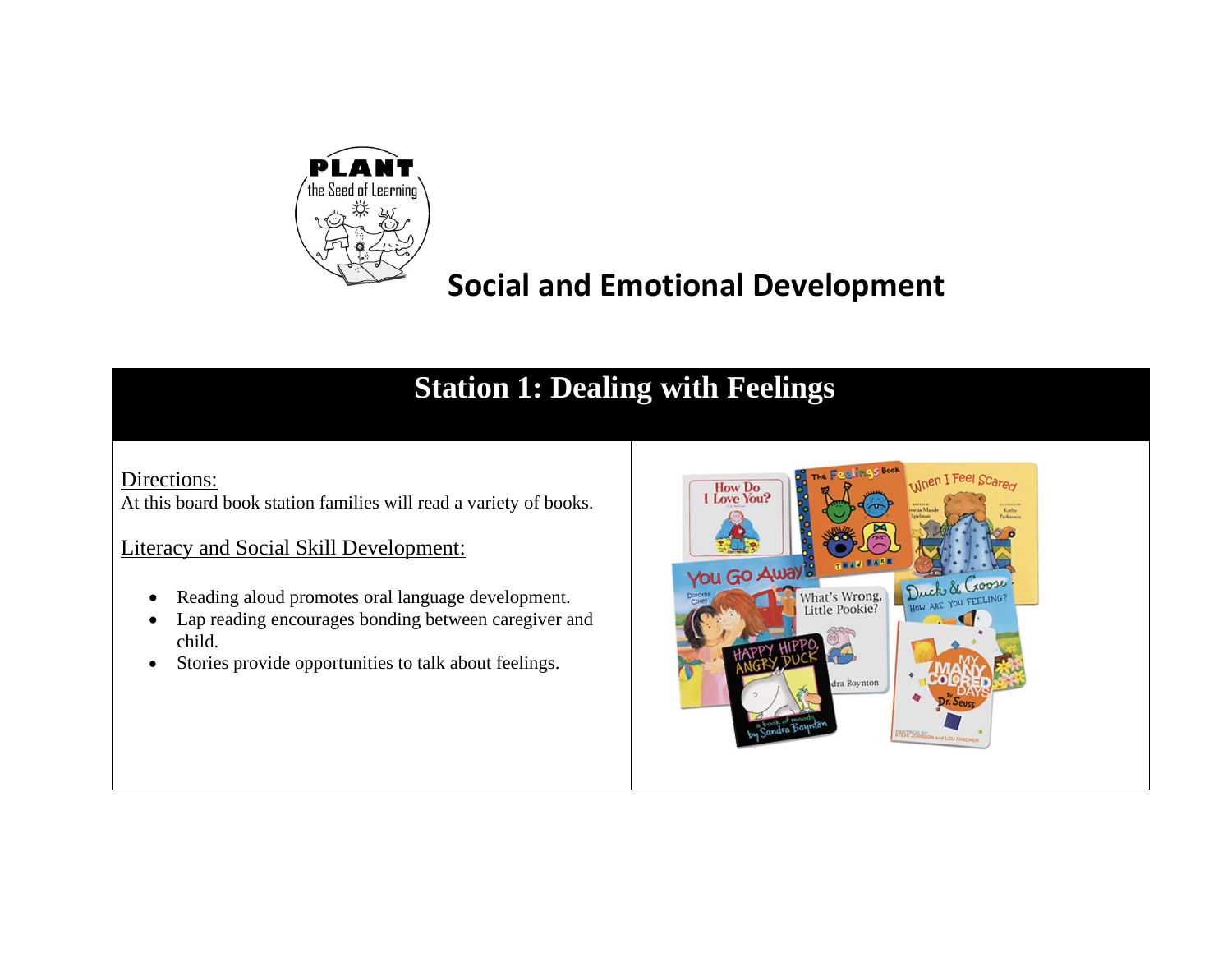### **Station 2: Stack and Build Emotions**

#### Directions:

Families can build while learning about body language that reveals emotions.

Fine Motor Development and Body Language:

- Child will develop fine motor skills, specifically the pincer grasp.
- Name the emotion as you stack.
- Put the puzzle together as you stack the correct parts on top of each other.
- Talk about how the body conveys emotions.

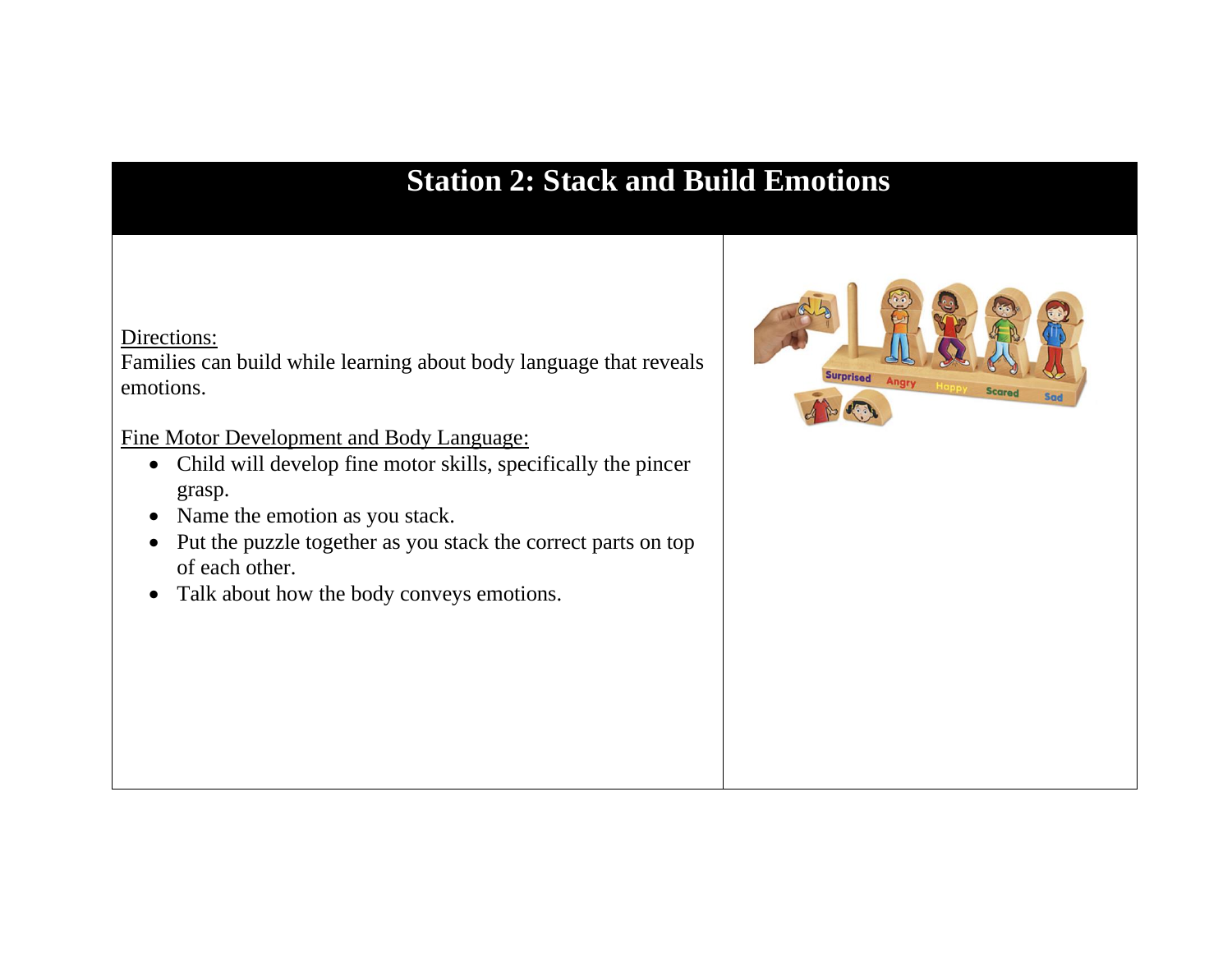## **Station 3: Hide and Seek Beehive**

#### Directions:

Develop object permanence by hiding and locating bees inside the hive.

Object Permanence:

- Hide and find the bees. Talk about how things can be hidden and found again.
- Count the Bees.
- Jingle, rattle, and squeak the bees.

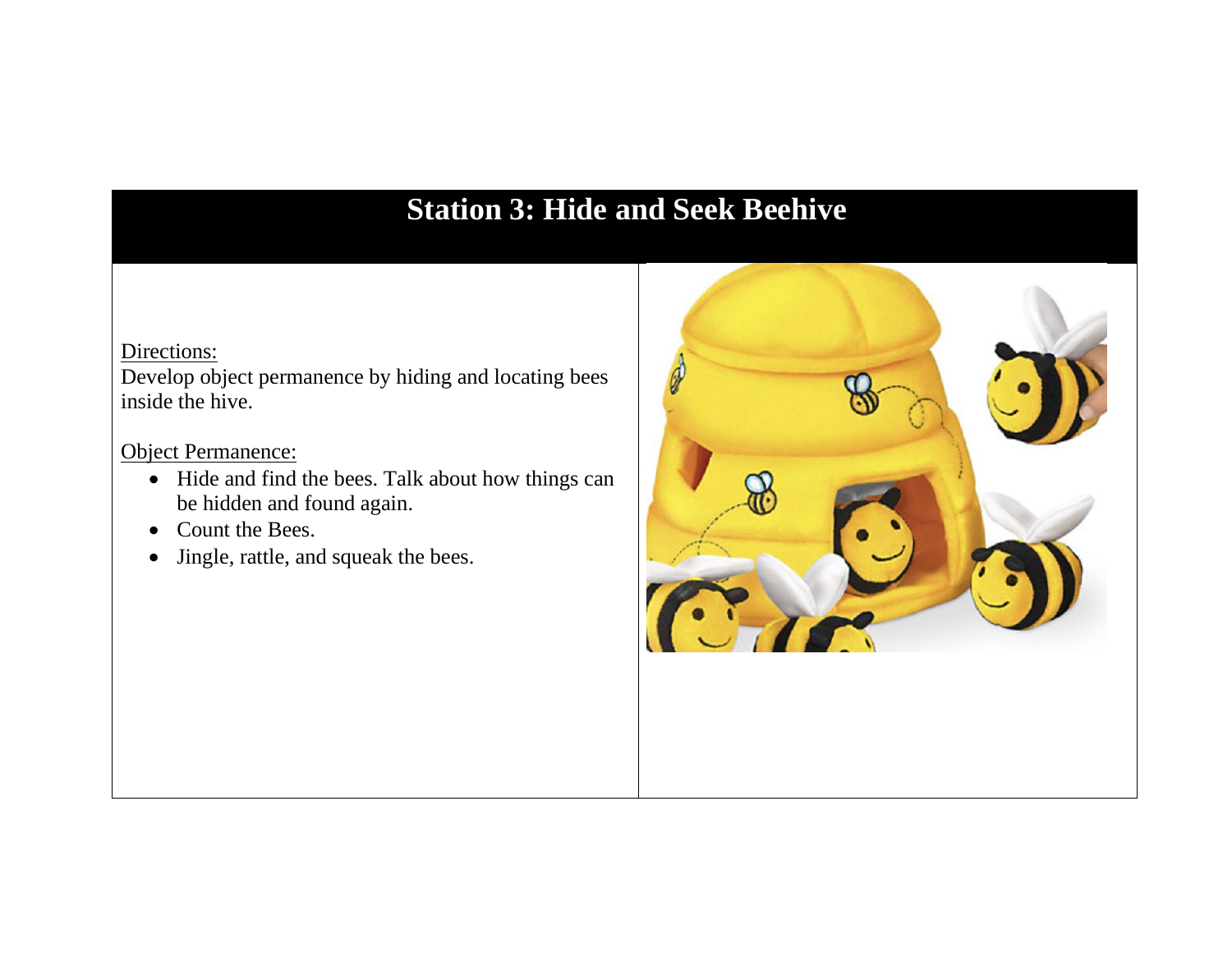### **Station 4: Mood and Emotion Mirrors**

Directions: Use the mirrors to talk about feelings.

Emotion Vocabulary Development:

- Name the emotion on the mirror.
- Try to make your own emotion-face using your mirror.
- Play guess the emotion with your face.